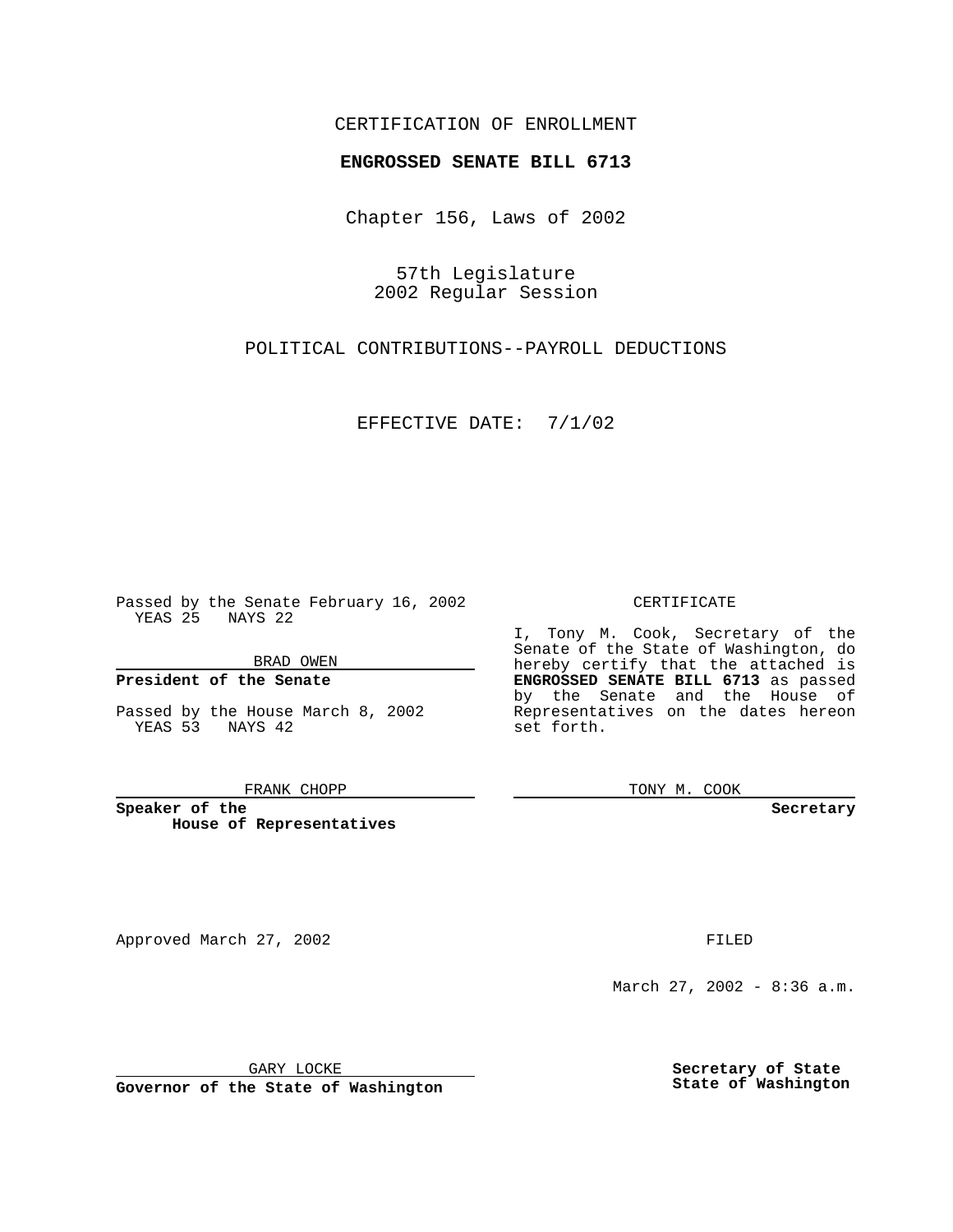# **ENGROSSED SENATE BILL 6713** \_\_\_\_\_\_\_\_\_\_\_\_\_\_\_\_\_\_\_\_\_\_\_\_\_\_\_\_\_\_\_\_\_\_\_\_\_\_\_\_\_\_\_\_\_\_\_

\_\_\_\_\_\_\_\_\_\_\_\_\_\_\_\_\_\_\_\_\_\_\_\_\_\_\_\_\_\_\_\_\_\_\_\_\_\_\_\_\_\_\_\_\_\_\_

Passed Legislature - 2002 Regular Session

**State of Washington 57th Legislature 2002 Regular Session**

**By** Senators Jacobsen and Prentice

Read first time 01/28/2002. Referred to Committee on State & Local Government.

1 AN ACT Relating to voluntary payroll deductions; amending RCW 2 42.17.680; and providing an effective date.

3 BE IT ENACTED BY THE LEGISLATURE OF THE STATE OF WASHINGTON:

4 **Sec. 1.** RCW 42.17.680 and 1993 c 2 s 8 are each amended to read as 5 follows:

 (1) No employer or labor organization may increase the salary of an officer or employee, or give an emolument to an officer, employee, or other person or entity, with the intention that the increase in salary, or the emolument, or a part of it, be contributed or spent to support or oppose a candidate, state official against whom recall charges have been filed, political party, or political committee.

 (2) No employer or labor organization may discriminate against an officer or employee in the terms or conditions of employment for (a) the failure to contribute to, (b) the failure in any way to support or oppose, or (c) in any way supporting or opposing a candidate, ballot 16 proposition, political party, or political committee. At least 17 annually, an employee from whom wages or salary are withheld under subsection (3) of this section shall be notified of the provisions of 19 this subsection.